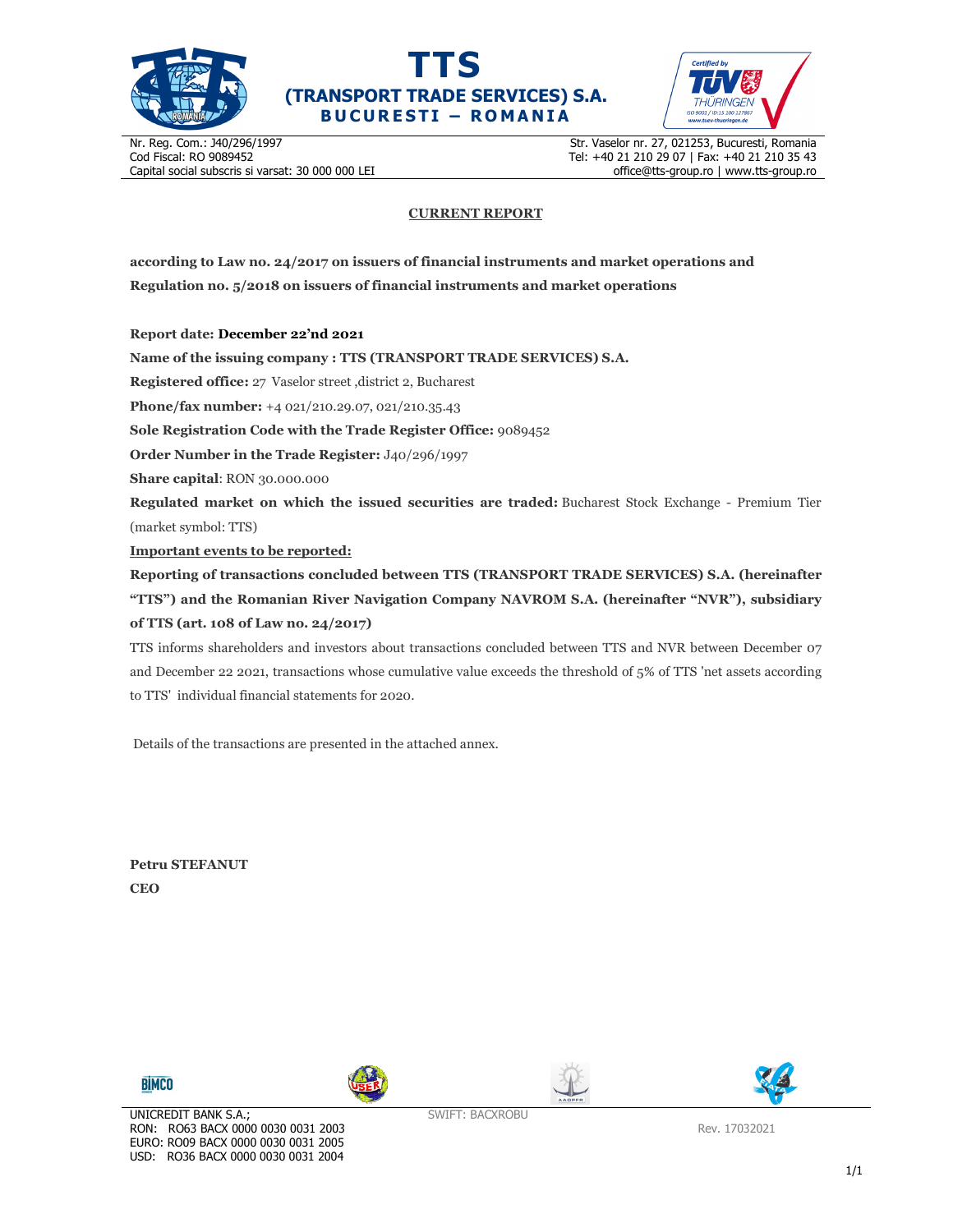





## Nr. Reg. Com.: J40/296/1997Cod Fiscal: RO 9089452 ANNEX 1 Capital social subscris si varsat: 30 000 000 LEI

Str. Vaselor nr. 27, 021253, Bucuresti, Romania Tel: +40 21 210 29 07 | Fax: +40 21 210 35 43 office@tts-group.ro | www.tts-group.ro

| Beneficiary                                                                                          | Contract ID       | Cumulated value<br>[RON]<br>Dec 07 - Dec 22<br>2021 | Contract<br>date | Expiration<br>date | Subject of<br>the<br>contract | Contract<br>type |    | Guarantees Terms and methods of payment                       | Penalties          |  |
|------------------------------------------------------------------------------------------------------|-------------------|-----------------------------------------------------|------------------|--------------------|-------------------------------|------------------|----|---------------------------------------------------------------|--------------------|--|
| <b>TTS</b>                                                                                           | 1238/SM/M/A/18    | 561,397.82                                          | 1-Apr-18         | $1-Apr-23$         |                               | booking note     | no | up to 45 days from invoicing with<br>payment by payment order | demmurage/dispatch |  |
|                                                                                                      | 1242/SM/M/A/18    | 659,516.68                                          | 1-Apr-18         | 31-Mar-23          |                               |                  |    |                                                               |                    |  |
|                                                                                                      | 14/A/003/M/SM/215 | 1,089,616.67                                        | $1-Jun-13$       | 31-Dec-21          |                               |                  |    |                                                               |                    |  |
|                                                                                                      | 15/A/051/M/MM/001 | 90,479.45                                           | $5$ -Jan-15      | 31-Dec-21          |                               |                  |    |                                                               |                    |  |
|                                                                                                      | 1763/MS/M/A/19    | 53,806.13                                           | 1-Feb-19         | 1-Feb-22           |                               |                  |    |                                                               |                    |  |
|                                                                                                      | 2034/MB/A/A/19    | 168,733.65                                          | $1-Jul-19$       | 30-Jun-22          |                               |                  |    |                                                               |                    |  |
|                                                                                                      | 2331/RB/M/A/20    | 155,476.68                                          | $1-Jan-20$       | 31-Dec-21          |                               |                  |    |                                                               |                    |  |
|                                                                                                      | 2335/AV/A/A/20    | 204,000.05                                          | $1-Jan-20$       | 31-Dec-21          |                               |                  |    |                                                               |                    |  |
|                                                                                                      | 2545/OA/C/A/20    | 71,398.63                                           | 15-May-20        | 31-Dec-21          |                               |                  |    |                                                               |                    |  |
|                                                                                                      | 2957/MM/M/A/21    | 978,114.23                                          | $1-Jan-21$       | 31-Mar-22          |                               |                  |    |                                                               |                    |  |
|                                                                                                      | 3011/OA/C/A/21    | 110,930.25                                          | 1-Mar-21         | 1-Mar-22           |                               |                  |    |                                                               |                    |  |
|                                                                                                      | 3021/AS/C/A/21    | 442,109.56                                          | 1-Apr-21         | 31-Mar-22          | cargo transport               |                  |    |                                                               |                    |  |
|                                                                                                      | 3094/MV/M/A/21    | 58,286.15                                           | 13-Apr-21        | 13-May-22          |                               |                  |    |                                                               |                    |  |
|                                                                                                      | 3156/SM/M/A/21    | 29,936.22                                           | 1-Jun-21         | 31-Dec-21          |                               |                  |    |                                                               |                    |  |
|                                                                                                      | 3165/AR/A/A/21    | 1,983,442.87                                        | 15-Jun-21        | 30-May-22          |                               |                  |    |                                                               |                    |  |
|                                                                                                      | 3197/OA/C/A/21    | 24,311.23                                           | 21-Jun-21        | 31-Dec-21          |                               |                  |    |                                                               |                    |  |
|                                                                                                      | 3215/AS/A/A/21    | 353,989.48                                          | 15-Jun-21        | 31-Dec-21          |                               |                  |    |                                                               |                    |  |
|                                                                                                      | 3272/AS/C/A/21    | 46,295.87                                           | $21-Jul-21$      | 31-Dec-21          |                               |                  |    |                                                               |                    |  |
|                                                                                                      | 3324/AR/A/A/21    | 568,911.86                                          | 7-Jul-21         | 31-Dec-21          |                               |                  |    |                                                               |                    |  |
|                                                                                                      | 3337/MM/M/A/21    | 213.60                                              | 16-Aug-21        | 31-Dec-22          |                               |                  |    |                                                               |                    |  |
|                                                                                                      | 3369/AS/C/A/21    | 2,091.87                                            | 31-Aug-21        | 31-Dec-21          |                               |                  |    |                                                               |                    |  |
|                                                                                                      | 3382/OA/C/A/21    | 69,836.05                                           | 19-Oct-21        | 31-Dec-21          |                               |                  |    |                                                               |                    |  |
|                                                                                                      | 3408/OA/C/A/21    | 134,212.83                                          | 13-Sep-21        | 30-Apr-22          |                               |                  |    |                                                               |                    |  |
|                                                                                                      | 3435/AS/C/A/21    | 77,946.75                                           | $1-Oct-21$       | $1-Jan-22$         |                               |                  |    |                                                               |                    |  |
|                                                                                                      | 3444/OA/C/A/21    | 87,120.64                                           | 18-Oct-21        | 31-Dec-21          |                               |                  |    |                                                               |                    |  |
|                                                                                                      | 3465/MV/M/A/21    | 3,054.29                                            | 4-Nov-21         | 4-Jan-22           |                               |                  |    |                                                               |                    |  |
|                                                                                                      | 3469/SM/M/A/21    | 143,057.72                                          | 12-Nov-21        | 31-Mar-22          |                               |                  |    |                                                               |                    |  |
|                                                                                                      | 3489/MV/M/A/21    | 36,520.49                                           | 29-Nov-21        | 29-Jan-22          |                               |                  |    |                                                               |                    |  |
| Total value executed in the reported period: RON 8,204,807.72<br>NVR claims on TTS: RON 3,183,256.53 |                   |                                                     |                  |                    |                               |                  |    |                                                               |                    |  |

**BİMCO** 







UNICREDIT BANK S.A.; RON: RO63 BACX 0000 0030 0031 2003 EURO: RO09 BACX 0000 0030 0031 2005 USD: RO36 BACX 0000 0030 0031 2004

SWIFT: BACXROBU